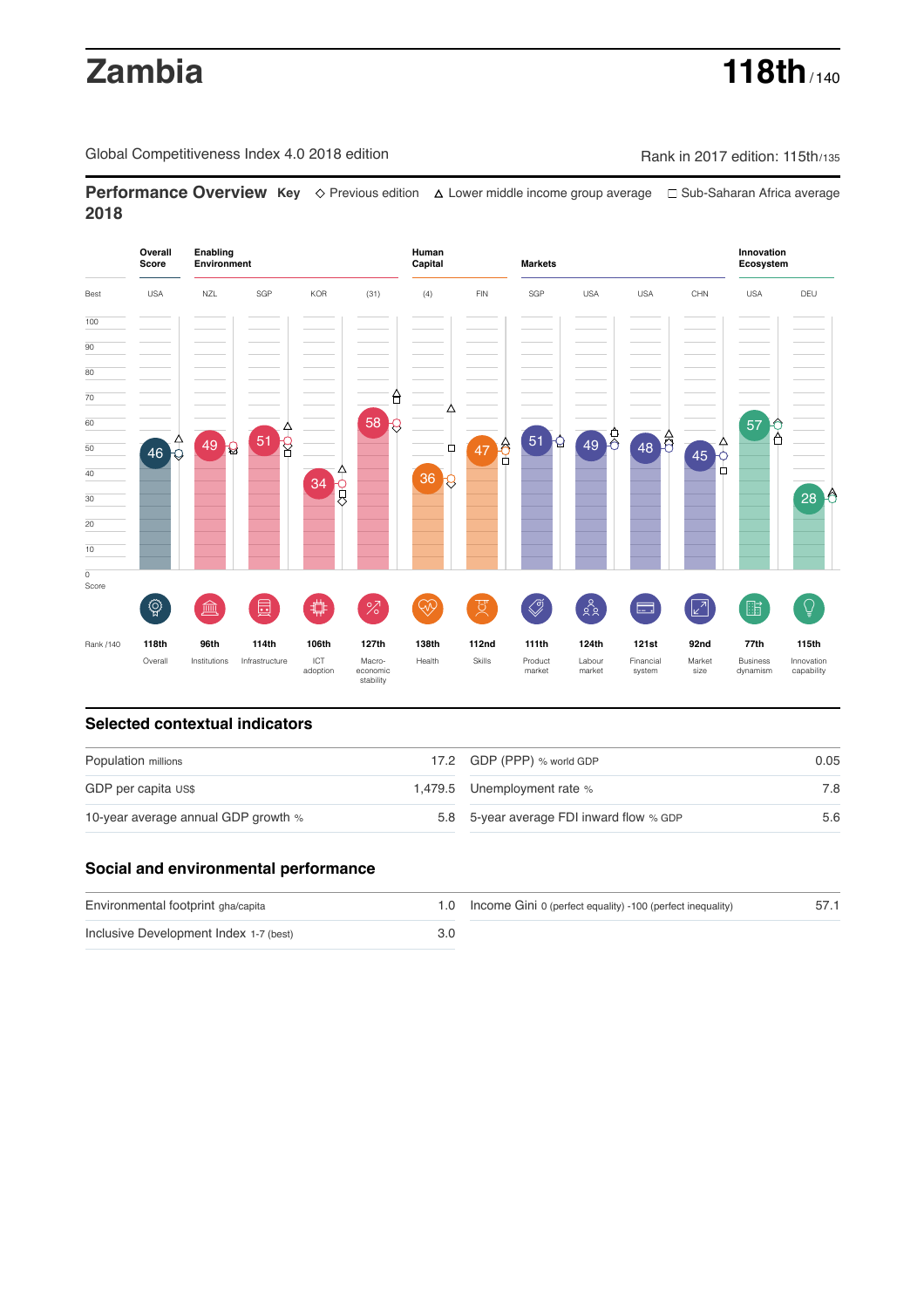## **Zambia 118th**/140

| <b>Index Component</b>                                                   | Value          | Score *           | Rank/140 | <b>Best Performer</b>       |
|--------------------------------------------------------------------------|----------------|-------------------|----------|-----------------------------|
| 皿<br>Pillar 1: Institutions 0-100 (best)                                 |                | 48.8 ↑            | 96       | <b>New Zealand</b>          |
| 1.01 Organized crime 1-7 (best)                                          | 4.8            | 63.2 $\uparrow$   | 73       | Finland                     |
| 1.02 Homicide rate /100,000 pop.                                         | 5.3            | $83.7 =$          | 91       | Multiple (9)                |
| 1.03 Terrorism incidence 0 (very high) -100 (no incidence)               | 99.9           | 99.9 $\sqrt{ }$   | 51       | Multiple (24)               |
| 1.04 Reliability of police services 1-7 (best)                           | 3.7            | 45.4 $\uparrow$   | 98       | Finland                     |
| 1.05 Social capital 0-100 (high)                                         | 54.3           | $54.3$ ↑          | 44       | Australia                   |
| 1.06 Budget transparency 0-100 (best)                                    | 50.0           | $50.0 =$          | 77       | Multiple (2)                |
| 1.07 Judicial independence 1-7 (best)                                    | 3.0            | 34.0 $\sqrt{ }$   | 104      | Finland                     |
| 1.08 Efficiency of legal framework in challenging regulations 1-7 (best) | 2.6            | 26.6 $\sqrt{ }$   | 118      | Finland                     |
| 1.09 Freedom of the press 0-100 (worst)                                  | 35.4           | 64.6 ↑            | 92       | Norway                      |
| 1.10 Burden of government regulation 1-7 (best)                          | 3.5            | 42.4 $\sqrt{ }$   | 62       | Singapore                   |
| 1.11 Efficiency of legal framework in settling disputes 1-7 (best)       | 3.6            | 43.9 $\sqrt{ }$   | 72       | Singapore                   |
| 1.12 E-Participation Index 0-1 (best)                                    | 0.40           | 39.9 ↑            | 115      | Multiple (3)                |
| 1.13 Future orientation of government 1-7 (best)                         | 3.5            | 41.3 $\uparrow$   | 82       | Singapore                   |
| 1.14 Incidence of corruption 0-100 (best)                                | 37.0           | 37.0 $\sqrt{ }$   | 80       | New Zealand                 |
| 1.15 Property rights 1-7 (best)                                          | 4.2            | 53.6 $\sqrt{ }$   | 76       | Finland                     |
| 1.16 Intellectual property protection 1-7 (best)                         | 3.7            | 45.1 $\sqrt{ }$   | 97       | Finland                     |
| 1.17 Quality of land administration 0-30 (best)                          | 7.0            | $23.3 =$          | 122      | Singapore                   |
| 1.18 Strength of auditing and reporting standards 1-7 (best)             | 3.8            | 46.1 ↑            | 118      | Finland                     |
| 1.19 Conflict of interest regulation 0-10 (best)                         | 5.7            | $57.0 =$          | 65       | Multiple (2)                |
| 1.20 Shareholder governance 0-10 (best)                                  | 5.0            | $50.0 =$          | 81       | Kazakhstan                  |
|                                                                          |                |                   |          |                             |
| 囩<br>Pillar 2: Infrastructure 0-100 (best)                               |                | 51.0 $\uparrow$   | 114      | Singapore                   |
| 2.01 Road connectivity index 0-100 (best)                                | 67.2           | $67.2 =$          | 61       | <b>United States</b>        |
| 2.02 Quality of roads 1-7 (best)                                         | 3.4            | 39.6 $\sqrt{ }$   | 96       | Singapore                   |
| 2.03 Railroad density km of roads/square km                              | n/a            | 36.1 $\sqrt{ }$   | n/a      | Multiple (20)               |
| 2.04 Efficiency of train services 1-7 (best)                             | 2.2            | 20.4 $\uparrow$   | 107      | Switzerland                 |
| 2.05 Airport connectivity score                                          | 4,819.8        | 25.0 $\sqrt{ }$   | 117      | Multiple (8)                |
| 2.06 Efficiency of air transport services 1-7 (best)                     | 3.9            | 47.9 ↑            | 99       | Singapore                   |
| 2.07 Liner Shipping Connectivity Index 0-157.1 (best)                    | n/a            | n/a               | n/a      | Multiple (4)                |
| 2.08 Efficiency of seaport services 1-7 (best)                           | 2.6            | 26.4 $\uparrow$   | 122      | Singapore                   |
| 2.09 Electrification rate % pop.                                         | 33.7           | 33.7 $\uparrow$   | 125      | Multiple (66)               |
| 2.10 Electric power transmission and distribution losses % output        | 9.8            | 94.0 ↑            | 60       | Multiple (9)                |
| 2.11 Exposure to unsafe drinking water % pop.                            | 35.9           | $65.4 =$          | 117      | Multiple (23)               |
| 2.12 Reliability of water supply 1-7 (best)                              | 3.1            | 35.2 $\uparrow$   | 119      | Switzerland                 |
| ₽<br>Pillar 3: ICT adoption 0-100 (best)                                 |                | 33.7 $\uparrow$   | 106      | Korea, Rep.                 |
| 3.01 Mobile-cellular telephone subscriptions /100 pop.                   | 78.6           | 65.5 $\uparrow$   | 121      | Multiple (68)               |
| 3.02 Mobile-broadband subscriptions /100 pop.                            | 45.2           | n/a               | 103      | <b>United Arab Emirates</b> |
| 3.03 Fixed-broadband Internet subscriptions /100 pop.                    | 0.2            | $0.4 \; \uparrow$ | 124      | Switzerland                 |
| 3.04 Fibre Internet subscriptions /100 pop.                              | 0.0            | n/a               | 98       | Korea, Rep.                 |
| 3.05 Internet users % pop.                                               | 25.5           | 25.5 ↑            | 109      | Iceland                     |
| <sup>%</sup> Pillar 4: Macroeconomic stability 0-100 (best)              | $\overline{a}$ | 58.0 ↑            | 127      | Multiple (31)               |
| 4.01 Inflation annual % change                                           | 12.2           | 77.2 ↑            | 127      | Multiple (74)               |
| 4.02 Debt dynamics 0-100 (best)                                          | 38.8           | 38.8 ↓            | 126      | Multiple (36)               |
|                                                                          |                |                   |          |                             |
| ųÿ<br>Pillar 5: Health 0-100 (best)                                      |                | 35.8 $\uparrow$   | 138      | Multiple (4)                |
| 5.01 Healthy life expectancy years                                       | 51.5           | 35.8 $\uparrow$   | 137      | Multiple (4)                |
| 성<br>Pillar 6: Skills 0-100 (best)                                       | $\overline{a}$ | 47.1 $\sqrt{ }$   | 112      | <b>Finland</b>              |
| 6.01 Mean years of schooling Years                                       | 7.9            | $52.7 =$          | 95       | Finland                     |
| 6.02 Extent of staff training 1-7 (best)                                 | 3.5            | 42.1 $\sqrt{ }$   | 106      | Switzerland                 |
| 6.03 Quality of vocational training 1-7 (best)                           | 3.7            | 45.3 $\sqrt{ }$   | 95       | Switzerland                 |
| 6.04 Skillset of graduates 1-7 (best)                                    | 3.9            | 47.8 ↓            | 81       | Switzerland                 |
| 6.05 Digital skills among population 1-7 (best)                          | 3.7            | 44.5 ↑            | 99       | Sweden                      |
| 6.06 Ease of finding skilled employees 1-7 (best)                        | 4.6            | 60.8 $\uparrow$   | 37       | <b>United States</b>        |
| 6.07 School life expectancy Years                                        | 12.5           | $69.4 =$          | 95       | Multiple (9)                |
| 6.08 Critical thinking in teaching 1-7 (best)                            | 2.9            | $31.5 +$          | 110      | <b>United States</b>        |
| 6.09 Pupil-to-teacher ratio in primary education Ratio                   | 47.9           | $5.1 =$           | 132      | Multiple (6)                |